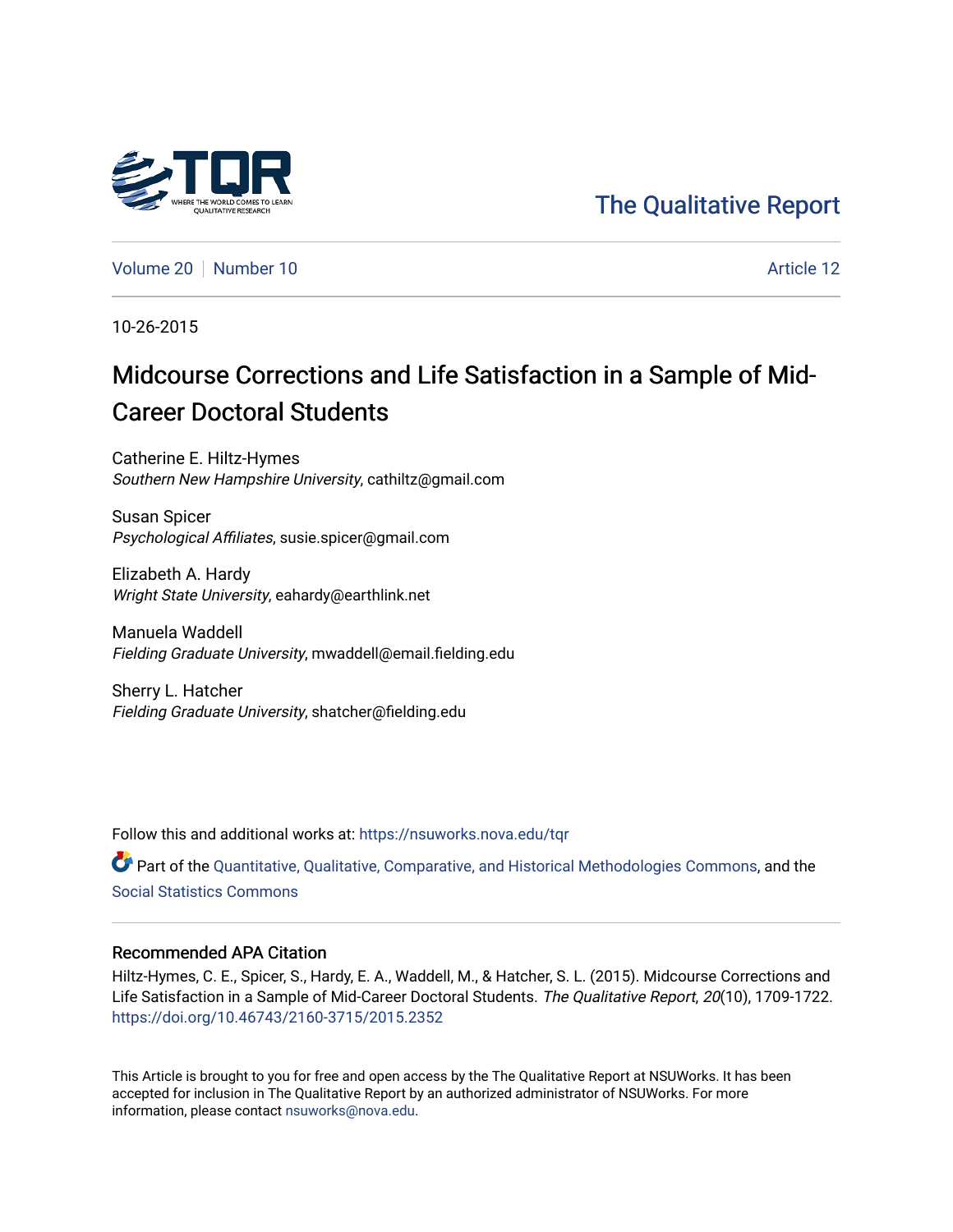# **Qualitative Research Graduate Certificate** Indulge in Culture Exclusively Online . 18 Credits **LEARN MORE**

### Midcourse Corrections and Life Satisfaction in a Sample of Mid-Career Doctoral **Students**

#### Abstract

The focus of this study was to examine motivations and reactions in context of a midlife decision to seek a doctoral degree. Participants were 116 non-traditional age, men and women graduate students and recent alumni from one of three geographically distributed and blended delivery model doctoral programs. Demographic information was collected, including career history and goals, age, gender, and ethnicity. The mean and median ages were between 41 and 50. The research questionnaire featured narrative questions regarding "midcourse corrections," any experienced trauma, and life satisfactions. Autobiographical material was also analyzed thematically, providing further illustrative examples of the midlife experiences in the course of negotiating a doctoral education. Both the narrative responses and autobiographies were analyzed using content analysis (Ryan & Bernard, 2000). Forty-four percent of the sample reported seeking the doctoral degree as part of a career change plan, while 56% sought to achieve an advanced degree in their current fields. Despite a high rate of reported regret, surprise, and even trauma, considerable life satisfaction (91%) was reported as the result of seeking doctoral education in midlife, by definition a "midcourse correction."

#### Keywords

Midcourse Corrections, Life Satisfaction, Mid-Career Students, Life Review, Qualitative Research

#### Creative Commons License



This work is licensed under a [Creative Commons Attribution-Noncommercial-Share Alike 4.0 License](https://creativecommons.org/licenses/by-nc-sa/4.0/).

#### Acknowledgements

This research was funded by the Office of the Provost at Fielding Graduate University and awarded to Sherry Hatcher, Ph.D., Principal Investigator. The views expressed in this manuscript do not necessarily reflect those of the granting agencies.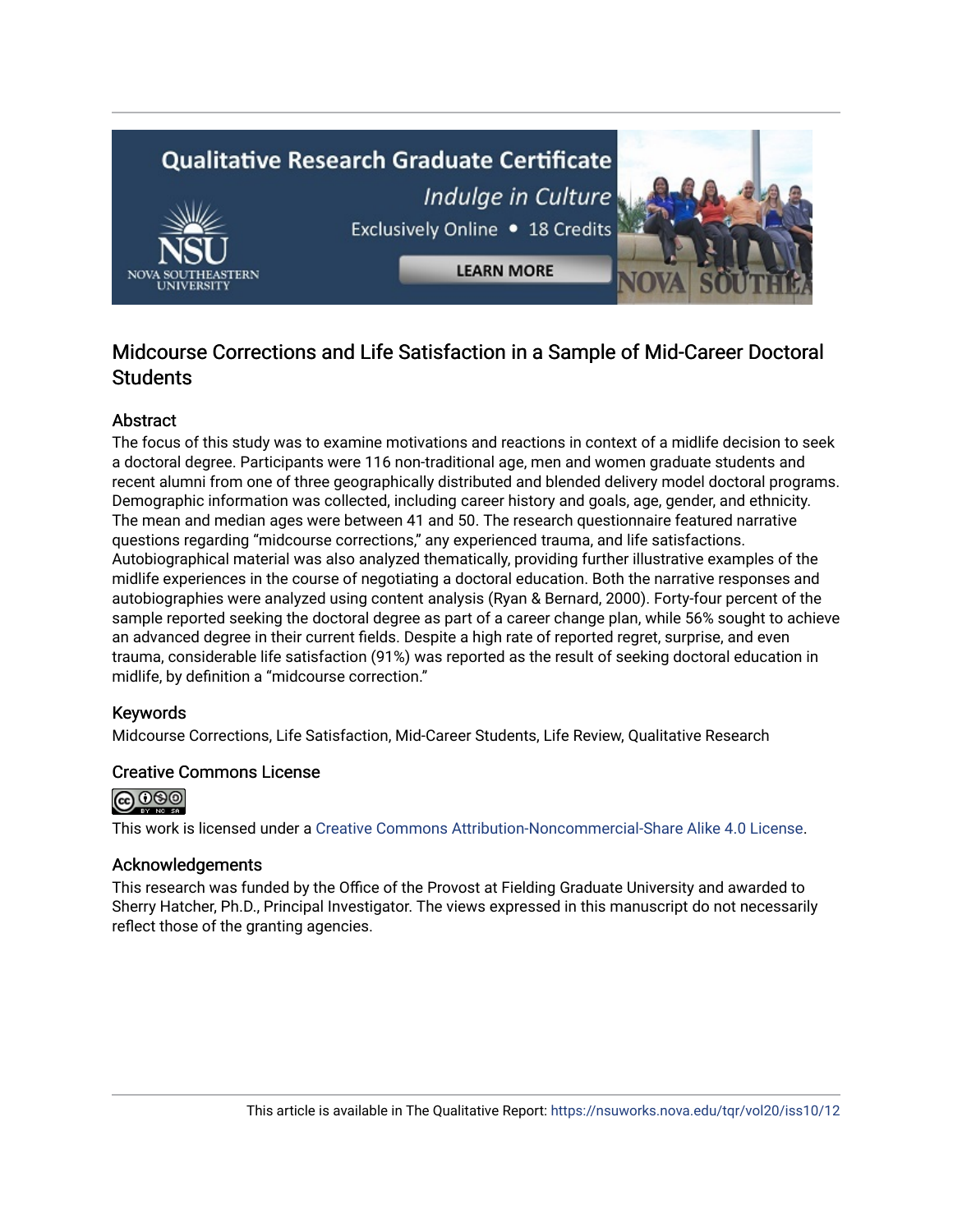

## **Midcourse Corrections and Life Satisfaction in a Sample of Mid-Career Doctoral Students**

Catherine E. Hiltz-Hymes, Susan Spicer, Elizabeth A. Hardy, Manuela Waddell, and Sherry L. Hatcher Fielding Graduate University, Santa Barbara, California, USA

*The focus of this study was to examine motivations and reactions in context of a midlife decision to seek a doctoral degree. Participants were 116 nontraditional age, men and women graduate students and recent alumni from one of three geographically distributed and blended delivery model doctoral programs. Demographic information was collected, including career history and goals, age, gender, and ethnicity. The mean and median ages were between 41 and 50. The research questionnaire featured narrative questions regarding "midcourse corrections," any experienced trauma, and life satisfactions. Autobiographical material was also analyzed thematically, providing further illustrative examples of the midlife experiences in the course of negotiating a doctoral education. Both the narrative responses and autobiographies were analyzed using content analysis (Ryan & Bernard, 2000). Forty-four percent of the sample reported seeking the doctoral degree as part of a career change plan, while 56% sought to achieve an advanced degree in their current fields. Despite a high rate of reported regret, surprise, and even trauma, considerable life satisfaction (91%) was reported as the result of seeking doctoral education in midlife, by definition a "midcourse correction." Keywords: Midcourse Corrections, Life Satisfaction, Mid-Career Students, Life Review, Qualitative Research*

Individuals tend to continually construct and reconstruct their lives in an effort to lend meaning to life-events in order to integrate new experiences and repair disappointments (Kenyon, Clark, & deVries, 2001; Schroots & Assink, 2005). With these narratives, or life stories, people consider their past and present as they anticipate their future. In other words, they create or recreate a more desired future (Beach, 2010; Josselson, 2007).

King and Hicks (2007) describe the role that experiences of regret can have in promoting life satisfaction and self-satisfaction. Through acknowledging regret in the process of life review, there is opportunity for considering "what you could do to make things turn out better in the future" (Beach, 2010, p. 34). A main focus of King and Hicks's work is on the concept of "lost and found possible selves" (p. 625) and an individual's capacity to confront unmet goals, where "possible selves" is defined as personalized representations of important life goals (Markus & Nurius, 1986; Ruvolo & Markus, 1992). King and Hicks's work (2007) further describes how ruminating on lost possible selves is negatively related to happiness while, at the same time, explaining that such experiences may play important roles in an individual's personality development. These researchers explored the manner in which having the ability to acknowledge what is regretted can ultimately result in happiness and even in increased ego strength during adulthood. According to Cross and Markus (1991), possible selves represent the imaginable futures we might think to occupy, both positive and negative, that can serve to motivate self-development throughout adulthood. As stated by Lachman and colleagues (2015), "What happens in midlife can have a long-term impact on the nature of aging" (p. 26).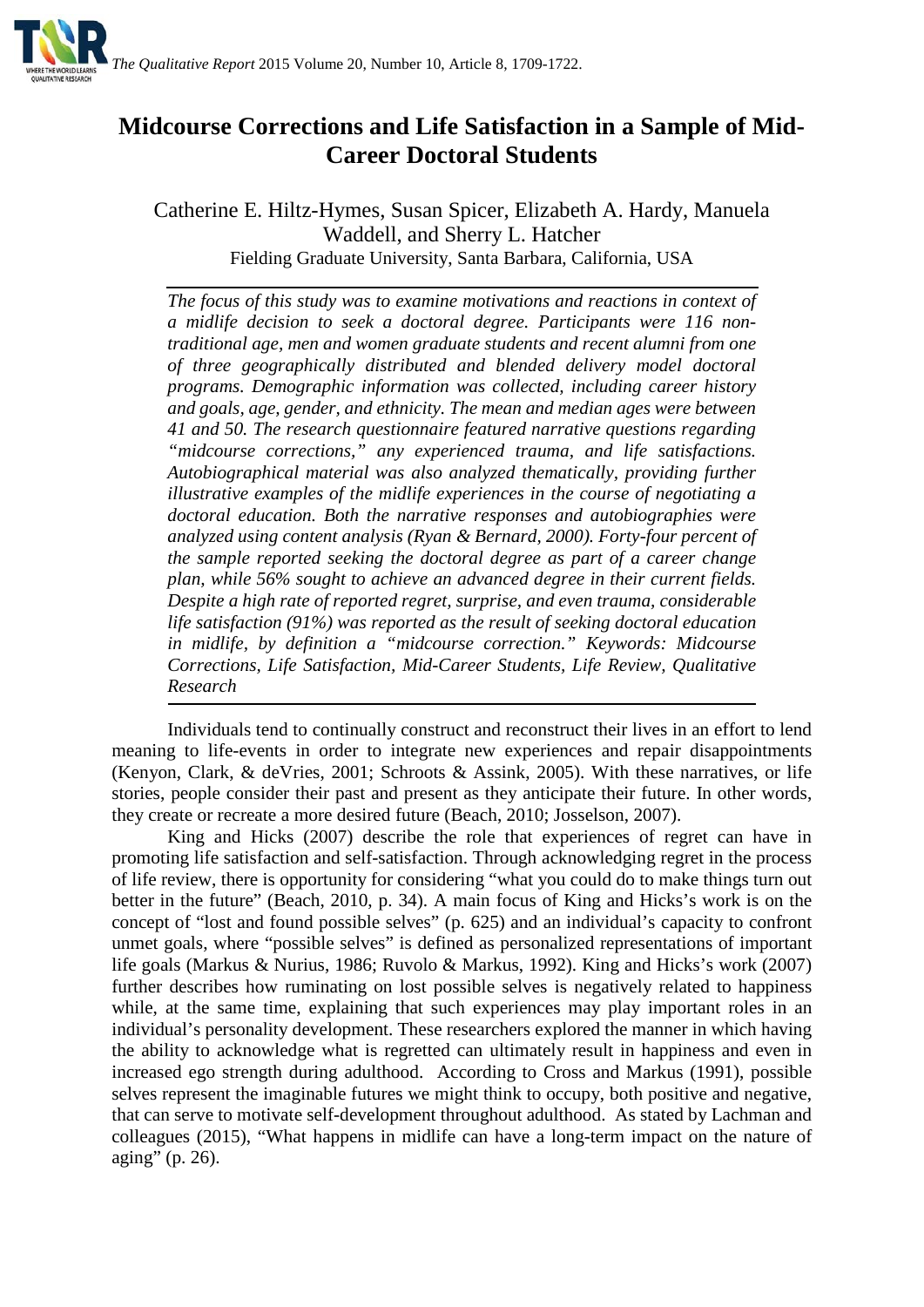#### **Life Review**

Life review is an important developmental process that most often occurs in midlife (Levinson, 1986; Lewchanin & Zubrod, 2001; Stewart & Vanderwater, 1999). Although it can occur in earlier developmental stages as well, the life review associated with midlife tends to be accompanied by an accentuated sense of the time one has remaining and has the potential to trigger a substantial reevaluation of one's goals and pursuits. Stewart and Vandewater (1999) initiated the idea that midlife is a time that holds potential to identify regrets about the past, and which inspires midcourse corrections with the possibility of increased well-being. Similarly Lachman (2004) wrote: "When in the middle, it is natural to look back to see what has come before or to evaluate what has been accomplished and to look ahead to determine what comes next or remains to be done" (p. 310).

The time period for midlife has been identified in various studies as ranging from as early as age 30 and as late as 75, with a modal entry age of 40 and modal exit age of 60 (Lachman, 2004). As she stated, "The use of chronological age as a determinant of midlife may not be ideal because age norms are less stringent for midlife than for periods that occur earlier and later" (pp. 311-312). Life roles and timing of life experiences and events may be more accurate markers of midlife (Lachman, 2004; Lachman, Teshale, & Agrigoroaei, 2015). Still other researchers have suggested that a crucial developmental task in midlife involves reviewing one's past, coming to terms with regrets, and planning for the future (Coleman, 1974; Erikson, Erikson, & Kivnick, 1986; Lewchanin & Zubrod, 2001; Stewart & Vandewater, 1999; Torges, Stewart, & Nolen-Hoeksema, 2008; Wethington, Kessler, & Pixley, 2004).

Looking back on one's past in midlife involves a process of appraising experiences and achievements, while also considering one's future trajectory and wished-for accomplishments (Lachman, Teshale, & Grigoroaei, 2015). If an informal midlife review goes well, it should assist an individual in coming to terms with aging, including end of life issues, since having the potential to facilitate new challenges can be uniquely satisfying at any age (Levinson, 1986; Lewchanin & Zubrod, 2001). Alternatively, if midlife review goes poorly, it can result in regret, grief, and even despair.

#### *Regret*

In the course of a life review, individuals may recognize regrets and make attempts to cope accordingly (Torges, Stewart, & Miner-Rubino, 2005). Regret has been defined as, "unfulfilled or unattainable intentions or goals" (Lecci, Okun, & Karoly, 1994, p. 731), and it is often associated with dissatisfaction and self-blame for not having lived one's life differently. Given its importance, the current literature on life revision, midlife review, and midcourse corrections, also includes important research on "regret." Regret, disappointment, and even surprise (for example, achieving goals previously considered unattainable) may each constitute typical reactions in the midlife review process (Stewart & Vanderwater, 1999). As one example, reflecting on unfulfilled expectations can induce a sense of regret (Gilovich, Medvec, & Kahneman, 1998; Lecci, Okun, & Karoly, 1994) as one considers the role such perceived losses may have played in relation to missed opportunities (King & Hicks, 2007). Unresolved regret can carry substantial negative sequelae. Alternatively, the capacity to construct productive meaning from reflection on what "might have been" can facilitate a sense of psychological well-being (King & Hicks, 2007).

#### **Sequelae of Regret in Midlife**

The work of Torges, Stewart, and Miner-Rubino (2005) found that acknowledged regrets were associated with lower scores on well-being in a heterogeneous sample of men and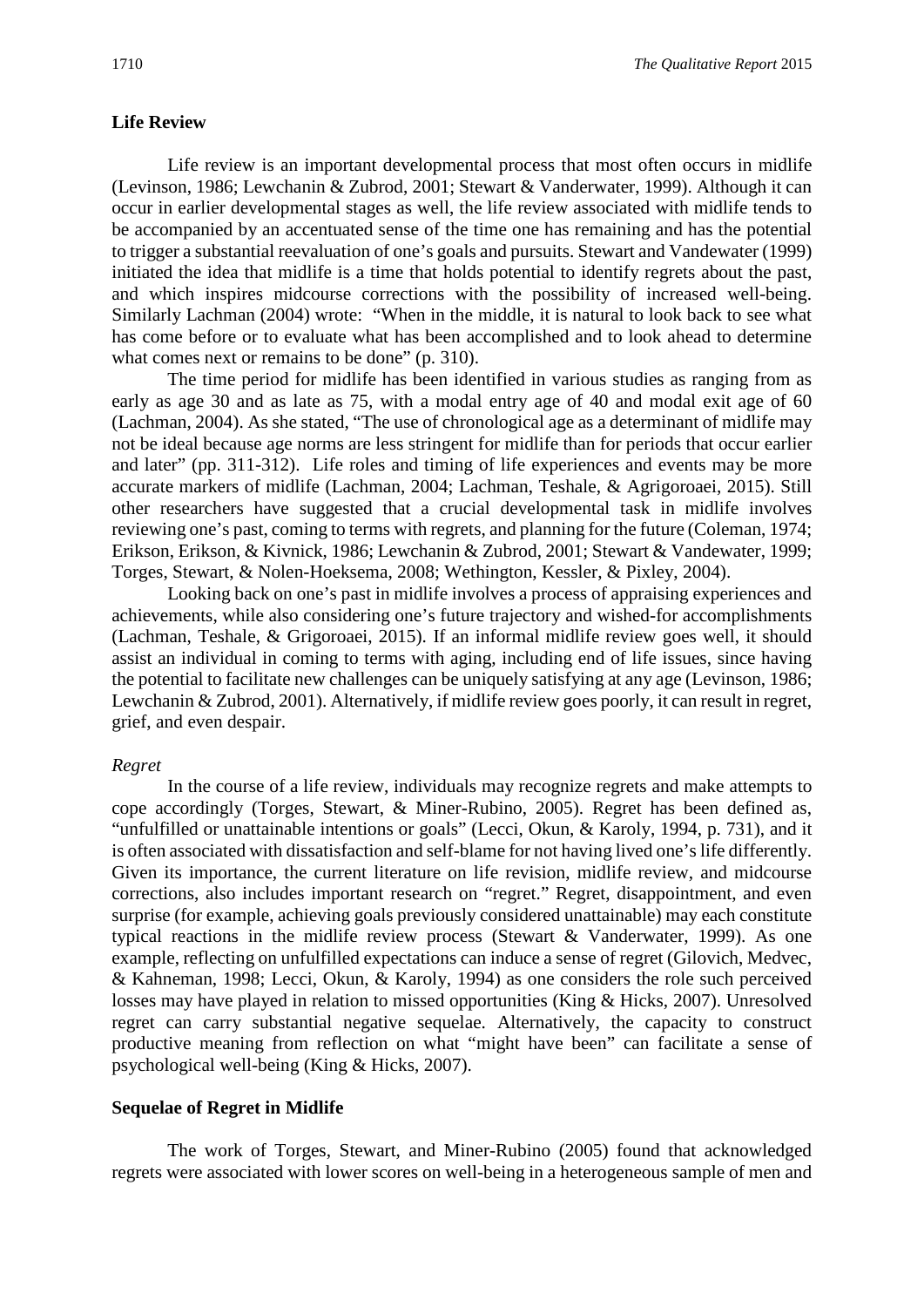women in their sixties. As identified in a life review questionnaire, Lecci, Okun, and Karoly (1994) found an association between depression and feelings of disappointment from not having rectified regrets. These authors suggest that better psychologically adjusted individuals may be conscious of a valid reason for not having followed up on their experiences of regret. Such a conclusion is consistent with the work of Roese and Summerville (2005) who found that regret was highest when individuals had an opportunity to achieve more education or other opportunities to improve their life circumstances--but did not act. Similarly, DeGenova (1992) administered a questionnaire to a random sample of 122 retired persons for the purpose of assessing life revision in the areas of friends, family, work, education, religion, leisure, and health. These results identified education as the one area with the greatest amount of desired change for people in late adulthood, with men and women indicating motivation to "spend more time pursuing their education...[and] intellect" (p. 135).

#### *Midcourse Corrections*

"Midcourse correction" refers to intended improvement in an individual's life path, which occurs during the middle years (ranging from age 30-75), most often after a period of midlife review, reflection, and evaluation of one's personal history (Stewart & Vandewater, 1999). Lachman and colleagues (2015) describe life review as a naturally occurring process during midlife. Further, when someone is "either early or late for an event or life transition, or is approaching a developmental deadline, this may have a major impact on one's self-concept and experiences during midlife" (Lachman, 2004, p. 312).

Since, if proactively addressed, a sense of regret may inspire midcourse correction, it can ultimately foster increased well-being (Stewart & Vandewater, 1999). Subsequently, a productive midlife review can lead an individual to make significant changes in his or her life course in order to accommodate desirable "new challenges" (Lewchanin & Zubrod, 2001), even while acknowledging past regrets (Stewart & Vandewater, 1999). As noted by Frazier, Newman, and Jaccard (2007), "…adaptation that leads to optimal developmental outcomes, such as a strong sense of well-being, is a product of the combined influences of having developmental goals and using appropriate developmental processes to successfully achieve them" (p. 678). Recognizing past decisions and how those may have contributed to one's midlife circumstances can motivate reflection on unfulfilled goals and serve to inspire selfactualization (Stewart & Vanderwater, 1999).

Related to this finding, Wethington, Kessler and Pixley (2004) examined life turning points that cluster in midlife around changes in career paths. Turning points are substantial changes in life trajectory, including changes promoted by regret and midcourse correction, and most frequently involve work or career (Lachman, 2004). Indeed, possible selves, or personalized images of goal pursuit, may help facilitate midlife revisions with an ultimate goal of increased life satisfaction (Frazier, Newman, & Jaccard, 2007; Markus & Nurius, 1986).

The classic 1999 article by Stewart and Vandewater explored midlife review and regret in connection with early adult life choices as a source of motivation for changes in later life stages in a sample of women. One essential contribution of their work is the finding that using regret to prompt a midcourse correction in one's life can result in greater well-being. They found this to be true for women, in particular, though it may also be applicable for midlife males. As King and Hicks (2007) wrote, "The happy and complex person acknowledges fully a past characterized by loss but is also deeply engaged in the present" (p. 630).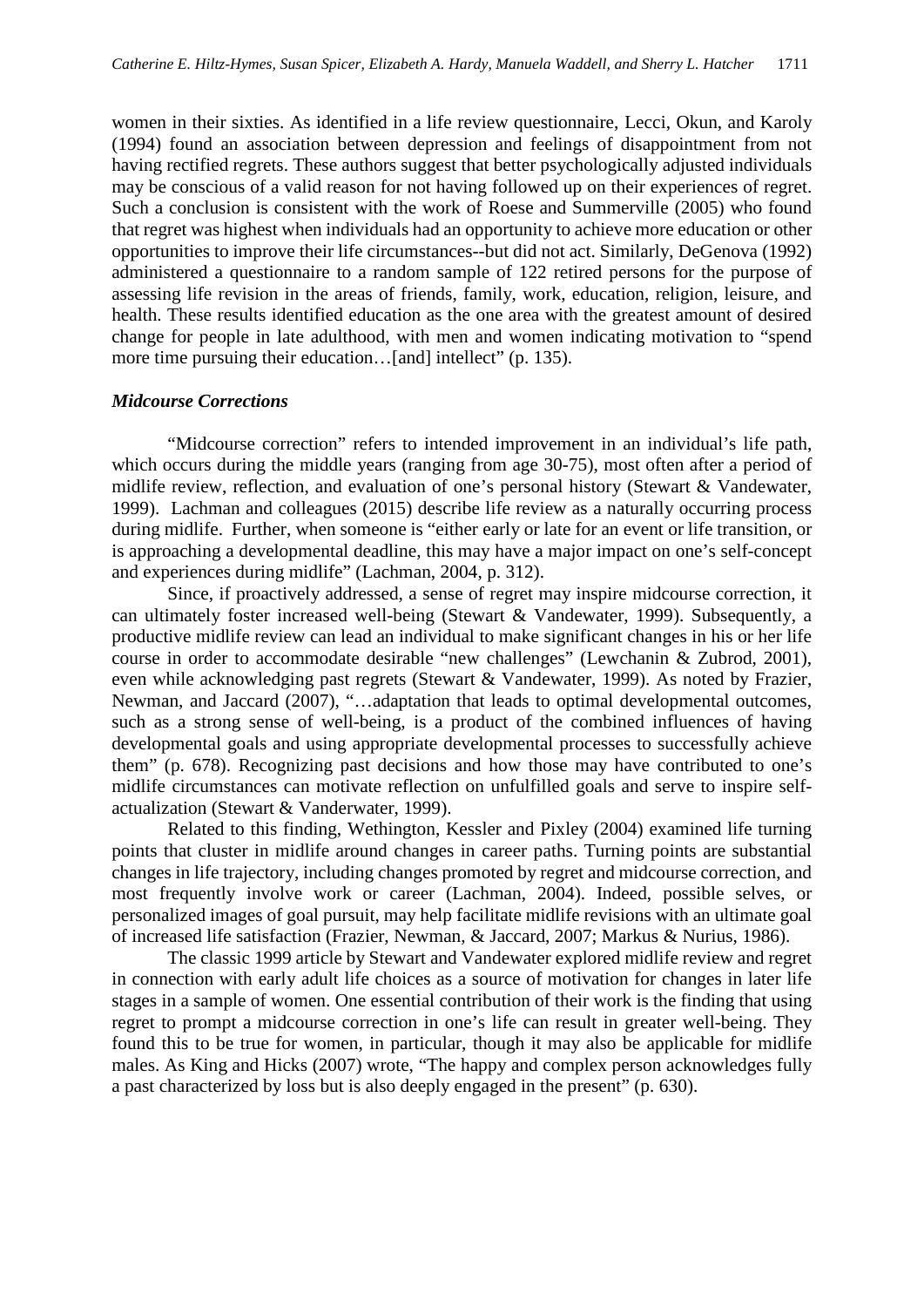#### *Researchers' Interest in Study*

The researchers who contributed to this study are interested in ways midlife review plays a role in motivating individuals to consider "possible selves" in seeking midcareer doctoral education. Together we represent both career changers and not-career changers, and each of us can relate to this topic both personally and professionally. We found participants' accounts of how pursuing a doctoral education has been transformational and inspirational, especially as we assisted with the study during our own doctorate program under the guidance of Dr. Sherry Hatcher, the principal investigator for this research project. In group discussions of the data, among us, we experienced aspects of this research process in ways reminiscent of women's consciousness raising groups from the 1960s. Those of us who gained our doctorates in midlife have lived, first-hand, some of the experiences reported in the narratives offered by many of our study participants, both in terms of making "midcourse corrections" and,

#### *The Current Study*

ultimately gaining enhanced life satisfaction.

The present study builds upon Stewart and Vandewater's (1999) research by including men as well as women in a contemporary sample of 116 doctoral students and recent alumni from three geographically distributed, blended delivery model university doctoral programs that include online and face to face seminar and coursework formats. A representative questionnaire item from our study is: "If I had to do it over again…" comes directly from the research of Stewart and her colleagues. The focus of our study was to examine midcourse corrections, regrets, self perceptions, and satisfaction in midlife in an effort to contribute to an emerging literature (King & Hicks, 2007; Lachman, 2004; Lachman, 2015; Lewchanin, 2001; Stewart & Vandewater, 1999; Torges et al., 208; Wethington et al., 2004) that has focused on life review and midcourse corrections, particularly for those who make choices to advance their education at non-traditional ages. By virtue of seeking the doctorate at a non-traditional life stage, both those career change and not-career change groups within our sample have likely negotiated some form of "midlife review and midcourse corrections" (Stewart & Ostrove, 1998; Stewart & Vandewater, 1999). The mean and median ages for our sample were between 41 and 50.

Given our personal interest in the topic, our research questions were:

- 1) In what ways do midcourse corrections moderate life regret and life satisfaction in a sample of mid-career doctoral students and recent alumni?
- 2) Given that all our participants made a midcourse correction, in the form of working toward a doctoral degree in midlife, how satisfied are they with their graduate education and with life in general?
- 3) What reasons do participants most frequently provide for a high levels of satisfaction with midlife when that is the case?
- 4) Even though most participants have described various degrees of loss and trauma, what reasons do they give for any reported satisfaction in midlife?

By virtue of seeking the doctorate at a non-traditional life stage, we believe that both career change and not-career change groups within our sample have, by definition, negotiated some form of midlife review and midlife midcourse corrections (Stewart & Ostrove, 1998; Stewart & Vandewater, 1999; Hiltz, Spicer, Hardy, Waddell, & Hatcher, 2009). In this context, we also hypothesized that career change participants would, in some ways, have undergone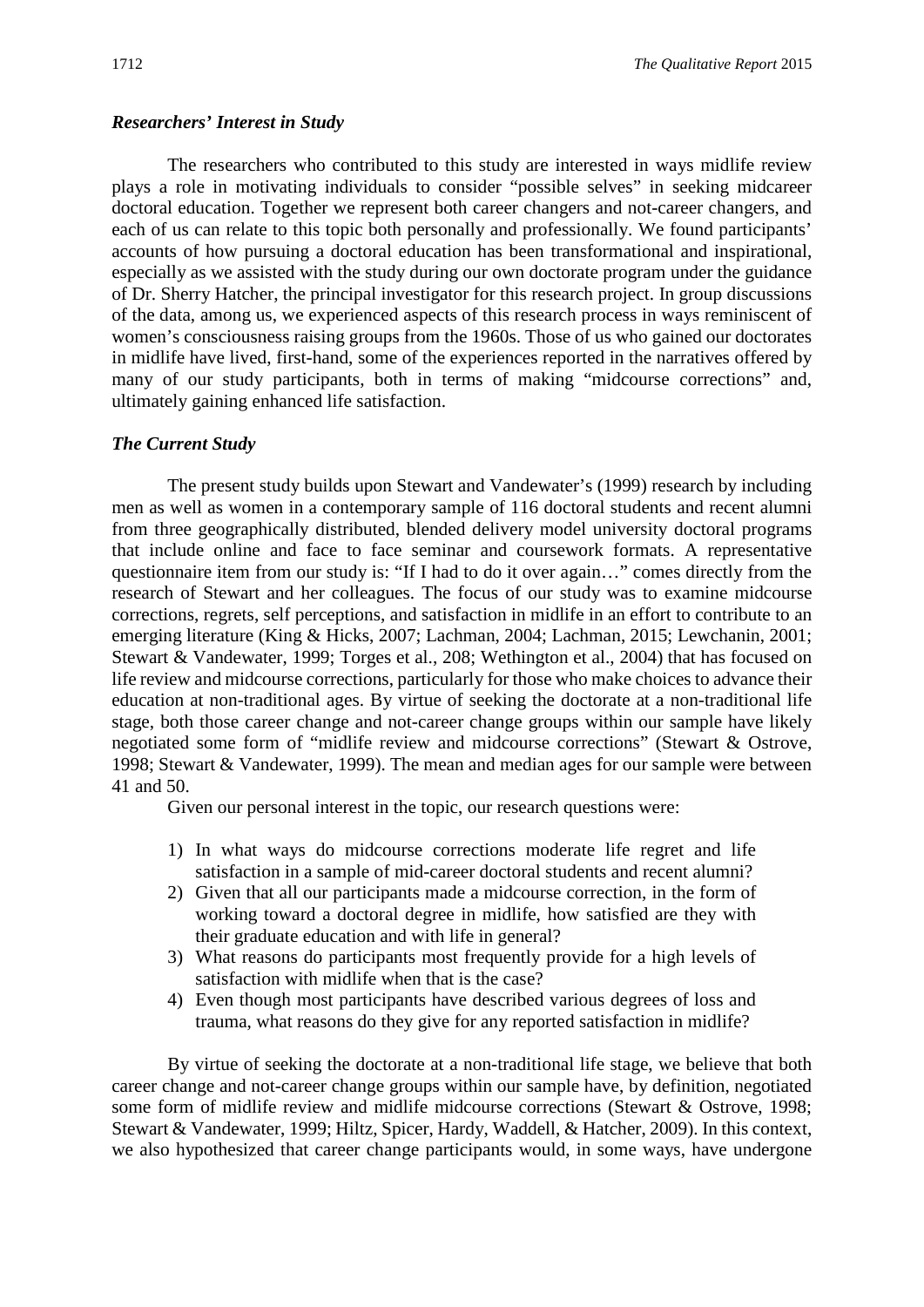more profound "midlife review" and "midcourse correction(s)" than the not-career change participants.

#### *Qualitative Methodology*

This study is grounded in qualitative analysis, and coding categories emerged from the qualitative responses and narrative autobiographical data based on thematic material (Ryan & Bernard, 2000). The researchers have a strong appreciation for the ways a qualitative approach gleans meaningful information which is highly illustrative of the participants' experiences. The qualitative data provided further in-depth understanding of transformation in the process of midlife review and midlife course corrections.

The qualitative responses were coded by the research team, with two coders for each question. Coding pairs initially reviewed the qualitative data and identified themes separately, and then conferenced with their coding partner to discuss themes and develop coding categories specific to these themes. The qualitative responses were then coded based on the thematic coding categories, and inter-rater reliability calculated for each separate question. Any disagreements in coding within coding pairs were resolved by consensus.

The narrative autobiographical data were initially coded by three members of the research team. Each coder initially reviewed 10 of the autobiographies separately for critical themes. They then wrote summaries that captured defining moments and identified categories common across the autobiographies illustrating the themes that emerged. The coders conferenced in person to review their summaries, andin that process, were reminded of women's exploration or consciousness raising groups from the early 1970s. An additional researcher joined the autobiographical coding team, and the 116 autobiographies were divided among the four trained coders who summarized and highlighted key quotes, reflecting issues and themes. Specific themes were assigned to each of the four researchers for summary and choice of illustrative quotes, which were deidentified. Interrater reliability was achieved and maintained at 94%. Any disagreements about autobiography codings were resolved by consensus.

#### **Method**

#### **Participants**

A sample of 116 midlife female (73%) and male (27%) doctoral degree students, and recent alumni, participated in this study. Seventy-seven percent of participants self-identified as Caucasian, 10% as African American, 5% as Hispanic, 2% as Asian or Pacific Islander, 1% as Native American, and the remaining 5% checked "Other" or were "missing." Ninety-seven percent of participants were age 31 or older, with a mean age in the early forties. Participants were pursuing or had recently received a doctorate degree in Clinical Psychology (PSY; 26%), Educational Leadership and Change (ELC; 24%), or Human and Organizational Development (HOD; 50%) at an accredited university. Recent alumni comprised 31% of the sample. Of the 116 participants, 44% reported pursuing their doctoral degree with a goal of changing careers (CC), while 56% sought to achieve an advanced degree in fields related to their present careers and were thus identified as "not career changers" (NCC).

#### **Procedure**

All students and alumni (n=558) who entered one of the three accredited doctoral programs at the university between the years of 1999 and 2002 were invited to participate in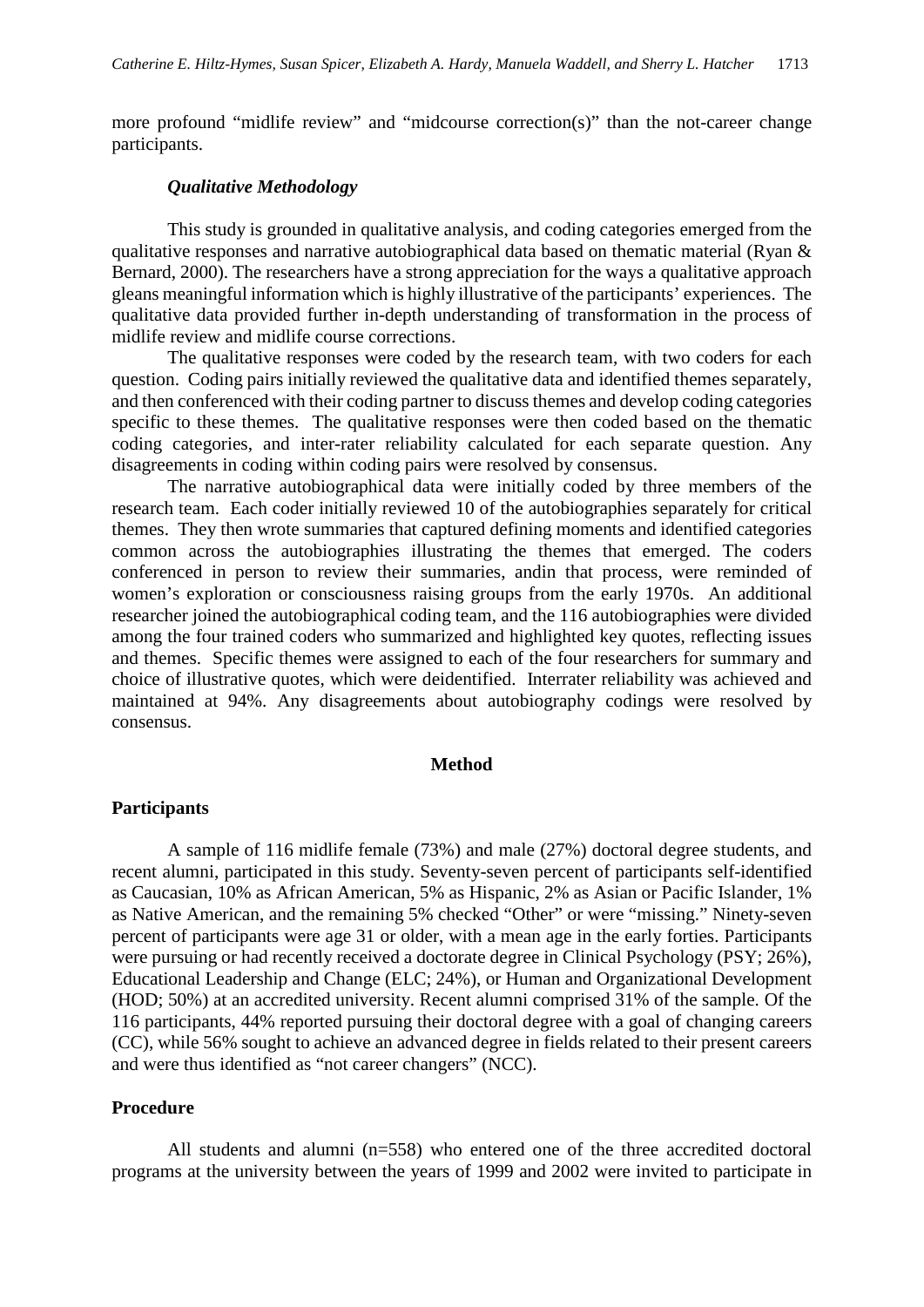this study. Institutional Review Board (IRB) approval was gained and, following written consent from participants, a questionnaire was mailed to them. One hundred and forty-nine individuals responded to the initial invitation to participate, and 116 returned their completed questionnaires. The overall response rate to our questionnaire was about 21%.

Each questionnaire included a request for demographic information, career history and goals, and whether or not the participant sought a career change (CC) by pursuing his or her doctoral studies. The questionnaires also included narrative response items relating to midlife, midcourse corrections (Stewart & Ostrove, 1998; Stewart & Vandewater, 1999), missed opportunities, regret, surprise, and life satisfaction. Yielding rich narrative data, deidentified autobiographies from admissions materials were also studied with written permission from each participant. Prior to receipt by the research team, these autobiographical materials were assigned a code number corresponding to their questionnaire data to preserve participants' anonymity. To further protect the confidentiality of the material, the researchers were required by the primary investigator<sup>[1](#page-7-0)</sup> to sign confidentiality agreements.

**Questionnaire and Narrative Data Analysis.** Participants completed a questionnaire that asked about midlife midcourse corrections, regret, and surprise about life course as well as with regard to life satisfaction. In addition, missed opportunities were assessed by asking participants, "As an adult, were there any attractive opportunities for career or other long range activities which you did not pursue? If these were not pursued, why not?"

Possible reactions of regret and surprise about a participant's life course were assessed by asking them, "Are there ways in which your life has been different from what you thought it would be when you graduated from high school and/or college?" When participants answered, "Yes," to this question, they were then asked to explain how their lives had been different than expected.

Midcourse corrections were assessed using four questions derived from Stewart and Vandewater's (1999) research, including the following items:

- 1) If you had to do it over again, would you choose the same lifestyle pattern with respect to your home life versus career decisions? Why or why not?
- 2) What would you have changed, if anything?
- 3) Do you have any regrets about your career choices and/or the balance of your career and personal life?
- 4) In reflecting on the course of your life, are there things you would have wanted to do differently? If yes, please say what and why (p. 272).

Life satisfaction was assessed by asking participants, "Overall are you satisfied with how your life has turned out so far?" Participants were asked to respond to this question based on a 5-point Likert-type scale ranging from "Very Satisfied" to "Very Dissatisfied." Based on a participant's response to this item, s/he was asked to note three ways in which s/he was either satisfied and/or dissatisfied with life.

Coding categories were based on thematic material that emerged from the qualitative response and narrative data (Ryan & Bernard, 2000). As Reissman (1993) wrote in discussing this approach to qualitative research: "Perhaps the research issue is defining critical moments and the awakening of [personal] and [professional] identity" and "to identify similarities across the moments into an aggregate, a summation" (p. 13). Two raters coded each of the narrative responses, resulting in high inter-rater reliability percentages, consistently in the 90% range. Any disagreements were resolved by consensus. Qualitative and quantitative measures were

<u>.</u>

<span id="page-7-0"></span><sup>&</sup>lt;sup>1</sup> A research grant from the Office of the Provost at Fielding Graduate University supported Dr. S. Hatcher's initial research project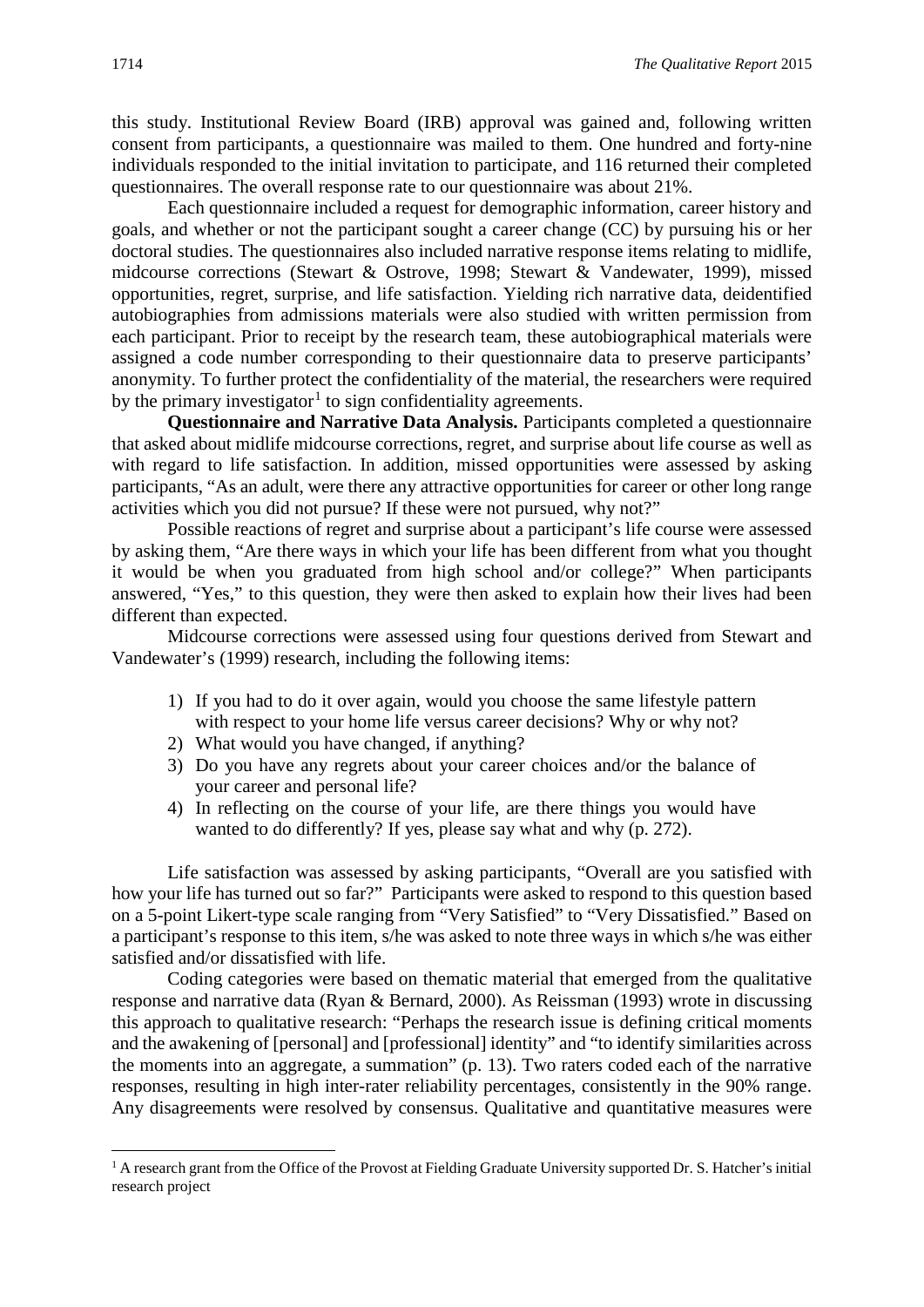compared across and within sample groups and for the subgroups of both Career Change (CC) and Not-Career Change (NCC) perspectives.

#### **Results**

#### **Missed Opportunities**

Participants' responses were first coded based on "Yes" or "No" to the questionnaire item, "As an adult, were there any attractive opportunities for career or other long range activities which you did not pursue?" Sixty-one percent of the sample indicated there were attractive opportunities for career or other long range activities which they did not pursue. Participants who indicated a missed opportunity were then asked to describe the reason the opportunity was not pursued. The following categories emerged from coding the narrative responses to this question: too much time required, fear or lack of confidence, too expensive or not enough money, family obligations, or poor fit.

For respondents who identified "missed opportunities," family obligations and poor fit were the most common reasons given. For example, one participant wrote, "Yes, [a] job [was] offered which required uprooting family and my husband who has some serious health issues." Another respondent said, "I used to be an IT Manager—I had many opportunities, but found it boring." CC and NCC participant responses to this question were similar.

#### *Regret and Surprise with Ways Life has been Different than Expected*

The coding categories for regret that emerged from the questionnaire data in response to the question, "Are there ways in which your life has been different from what you thought it would be when you graduated from high school and/or college," included: "No Regret," "Mixed," and "Regret." Related to this, each participant's response was also coded based on any ways in which s/he noted that life had been different than expected. The categories that emerged from this coding included: "No Surprise," "Surprise about Career or Financial Situation," "Surprise about Relationships and/ or Family Life," "Surprise about Personal Accomplishments and/or Resiliency," and "Surprise about Timing of Success and/or Course of Life Events."

In our sample of participants, 41% reported some degree of regret, whereas 43% indicated no regret about the way their lives might have been different than expected. Expressions of and reasons for regret were roughly equal for CC and NCC participants.

Some participants indicated surprise rather than regret about the way their lives had taken unexpected turns. Surprise often had to do with personal accomplishments, career and financial situations (for example, in having more or less money than expected). A key finding is that many participants expressed surprise in their ability to be more resilient than expected, particularly in connection with the decision to seek a doctoral degree at a nontraditional age. For instance, as one alumni-participant wrote, "I never expected to acquire a Ph.D. and am still amazed that I did."

Of the participants who described surprise with the way their lives had been different than expected, 68% reported surprise with their careers or financial situation. For example, one participant wrote, "Yes!!! I barely made it out of high school. *No one* expected me to go to college let alone get a doctorate. I hated school—who could have imagined I would love teaching?" Results were again similar for CC and NCC participants in response to this question.

Regret categories also emerged from the autobiographical material and referenced situations in which participants expressed or implied remorse, sorrow, or ill feelings. The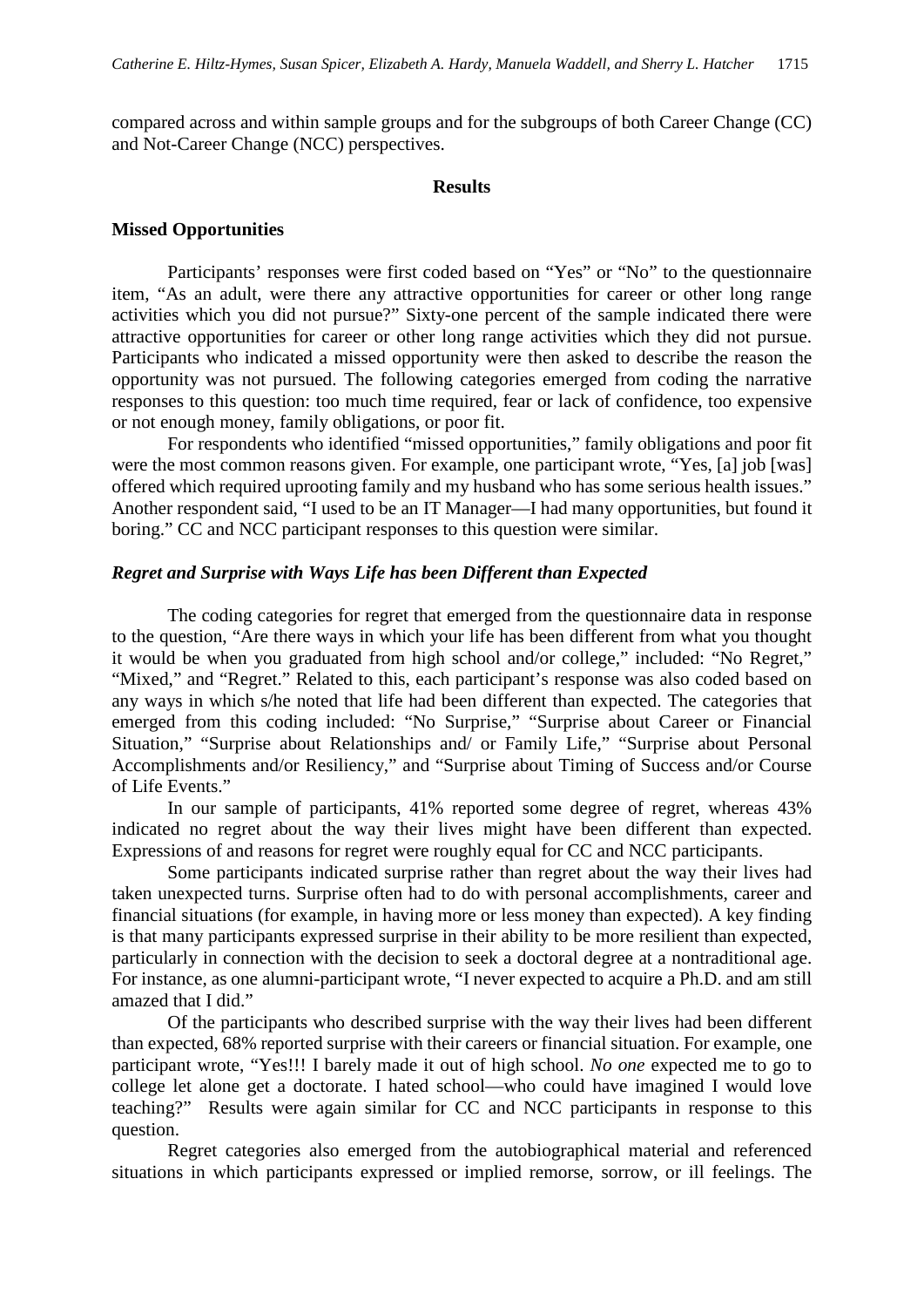categories of regret included: "Choosing the Wrong Field of Work," "Failed Marriage," "Life Decisions," and "Not Getting Started Earlier." For example, one participant wrote:

The gradual awakening I have been undergoing in the past several years has enabled me to choose the kind of work I love to do instead of the kind I thought I had to do…I knew since I was a [young child] I wanted to be a teacher…The easy explanation for [the] postponement was that a corporate career had better financial rewards than a teaching career.

Another participant wrote, "[My] high school counselor told me not to attempt college – he said I wouldn't make it. I looked for a minimum paying job."

#### **Midcourse Corrections**

Although in some sense, all participants in this sample can be seen as having made a midcourse correction in pursuing doctoral studies at midlife, a little over one third directly labeled this as a midcourse correction in response to the four questionnaire items adapted from Stewart and Vandewater's (1999) research. However, a few respondents expressed regret more indirectly, such as,

I have always maximized the resources at hand. Had there been stronger family and cultural inputs/supports, I might have arrived at my present career goal sooner. But then maybe I'd have missed out on [attending this doctoral program]. All's well that ends well.

Across the entire sample, 69% of the participants reported things s/he would have wanted to do differently. The most reported midcourse corrections or "do-overs" involved issues of timing life ventures, career choice, educational achievement, financial issues, and/or relationship issues.

*Autobiographies.* The autobiographies were considered introspective reports of the participants' lives that provided a glimpse into retrospective factors leading to personal and professional developmental change. Participants' autobiographies were rich with examples of midcourse corrections in various areas of their lives, including career development, relationships, geographic location, time commitment, refocusing, spirituality, and self-care. For instance, one participant wrote,

One benefit of hitting midlife has been the sense that the many and diverse threads of life are finally coming together in a vibrant tapestry…This notion of usefulness is more important to me now than when I was younger…I've spent the majority of my career (and arguably my life) helping others communicate their messages. My sense is that in this second half of my life I may well have something of my own to communicate.

Or, as another participant wrote,

I have pursued material possessions and status in the first half of my adult life and accomplished nothing that is really worth anything…Finally I have confirmed that my greatest passion and sense of meaning resides in the study and practice of psychology.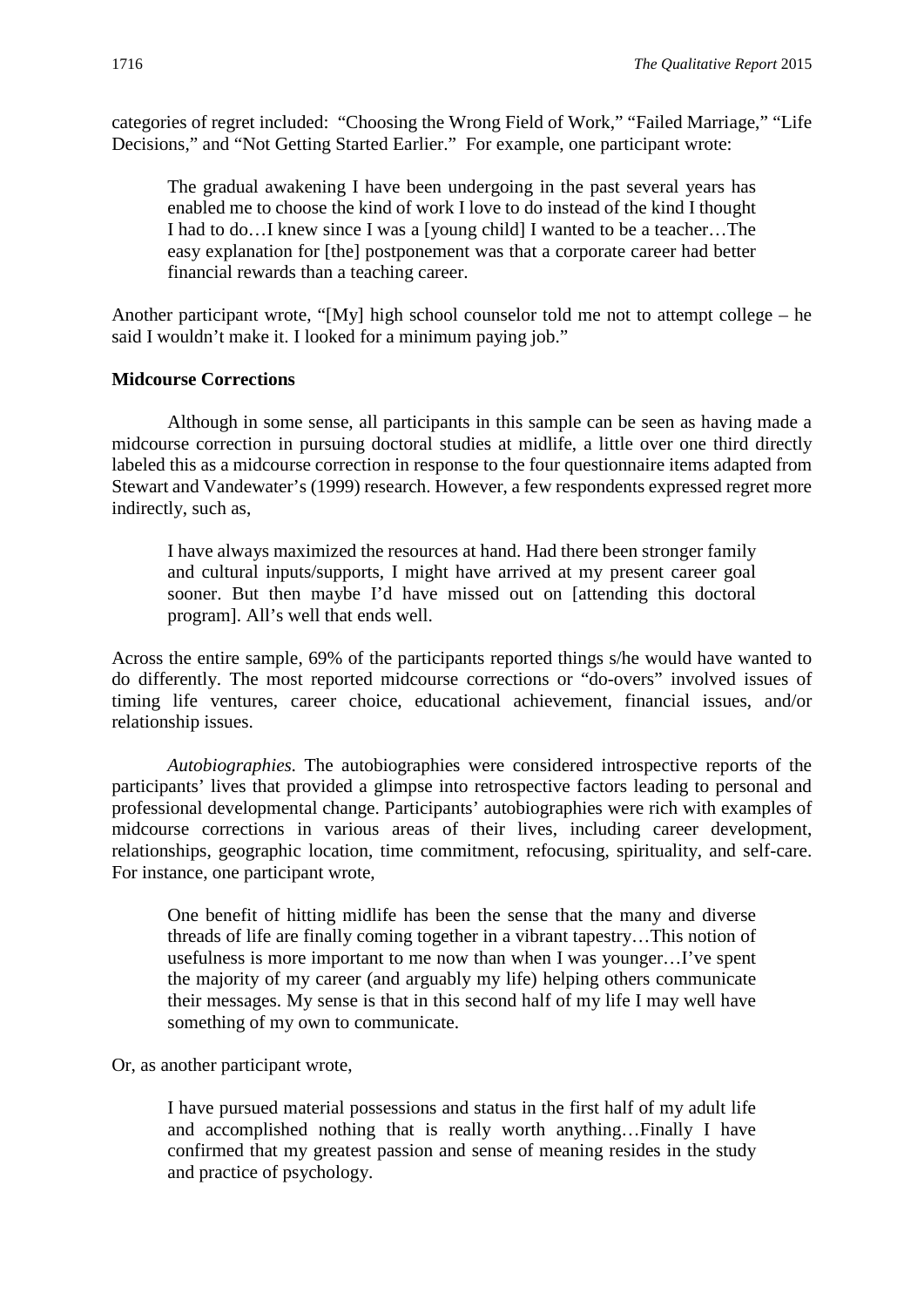Our narrative findings particularly suggest the possibility that experiences of regret may serve as a motivator for midcourse corrections, including career changes.

#### **Life Satisfaction**

Despite a considerable degree of trauma that many participants had experienced by midlife (including loss or death of a loved one, abuse and/or neglect, divorce, and childhood abandonment), most were quite resilient and expressed a sense of positive life satisfaction (see Figure 1), as well as satisfaction with their decision to complete a doctoral program (see Figure 2). Here, as well, there were no statistically significant differences between CC and NCC participants.





Across the whole sample, 91% of the participants reported feeling either "Very Satisfied" or "Satisfied" in response to the questionnaire item, "Overall, are you satisfied with how your life turned out so far?" Seventy-nine percent expressed a sense of satisfaction with their decision to attend the doctoral program. As one participant wrote, "I consider it a highlight of my personal life." Or, as another participant wrote, "[It was the] best decision I could have made."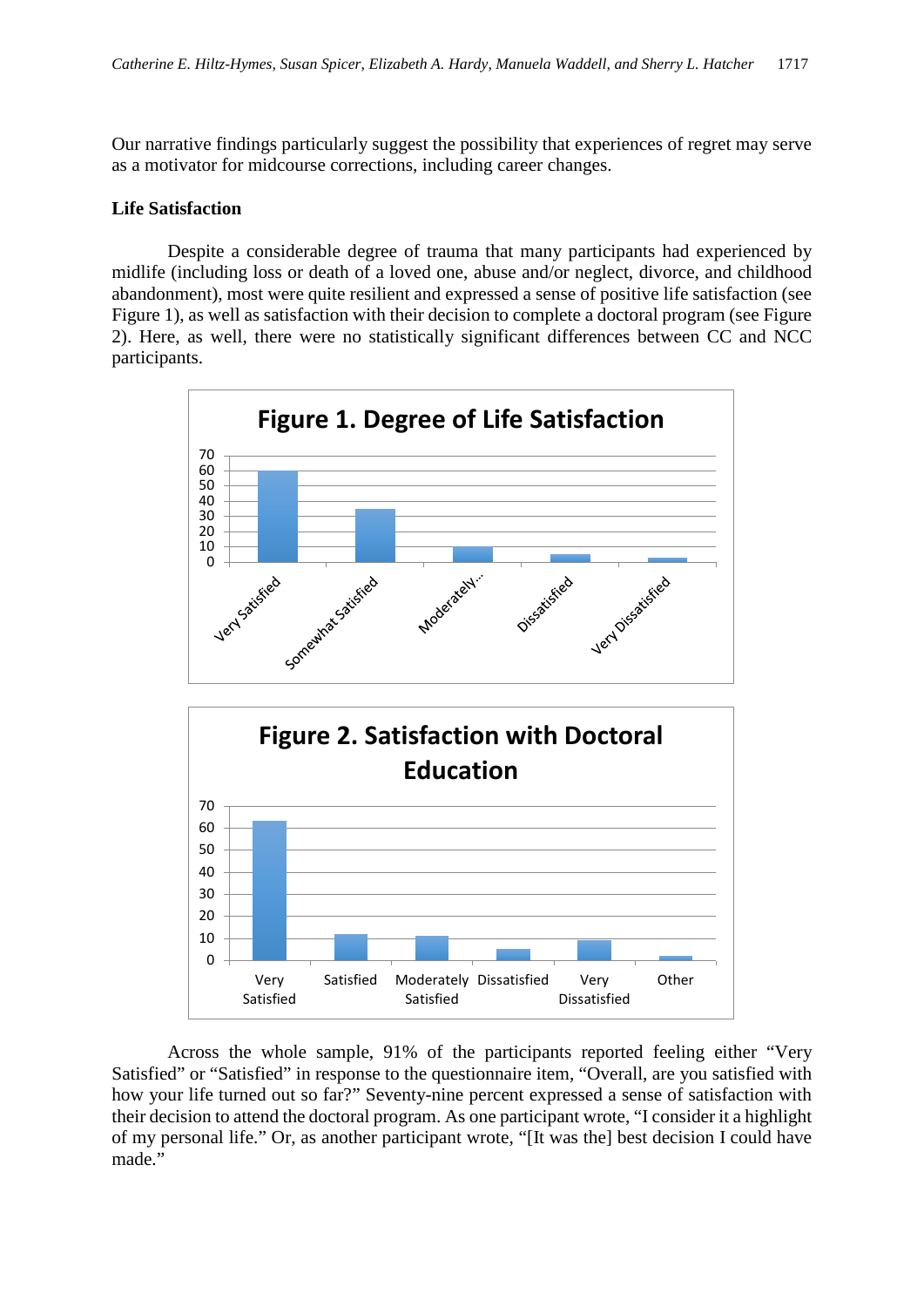Of the participants who reported satisfaction with their lives, the most common reasons given were with regard to career and/or educational decisions and relationships (see Figure 3). Personal outcome, lifestyle, and life course were also commonly cited. As one participant wrote:

I am free to do what I want to do. And soaring to new heights every week. I'm nurturing my children and being an effective role model for living one's dreams. I'm acquiring skills/knowledge that will serve my communities (family, church, city) well.



The most common types of satisfaction reported for CC participants were career and relationships (82%); followed by educational decisions (49%), individual attributes (49%), and personal outcome or life course (45%). NCC participants most commonly indicated relationships (89%), and career and educational decisions (75%) as reasons for their overall satisfaction with life.

Only nine percent of participants reported feeling less than satisfied with their lives, 70% of whom still reported they were at least "Moderately Satisfied." Two of the 10 participants who reported feeling less than satisfied indicated this was at least partially due to "timing issues." As one person indicated, "I like what I am doing. I wish I had started earlier." Another respondent indicated dissatisfaction because, "I wish I would have made a change sooner." Both of these respondents mentioned "relationships" as positive aspects of their lives. For instance, one wrote, "I have a great family [that is]…very supportive." The other participant indicated personal and financial concerns, as well as conflict over career and educational decisions. Still another participant, who indicated only moderate satisfaction with career but high satisfaction with family, explained the negative issue as follows: "I never felt I was smart enough to compete, and society told me that, as a [minority] woman, I wasn't good enough in my developmental years."

#### **Discussion**

We examined motivations and reactions in connection with a midlife decision to seek a doctoral degree. Such a major commitment of time and resources requires strong and persistent motivation. For some people in our sample, attaining the doctoral degree appears to be a further step along an already established career path. For others in our sample, it may represent a substantive, perhaps even unsettling, change. As such, midcourse corrections may be more or less upending, even when reached after a reflective process of "midlife review" that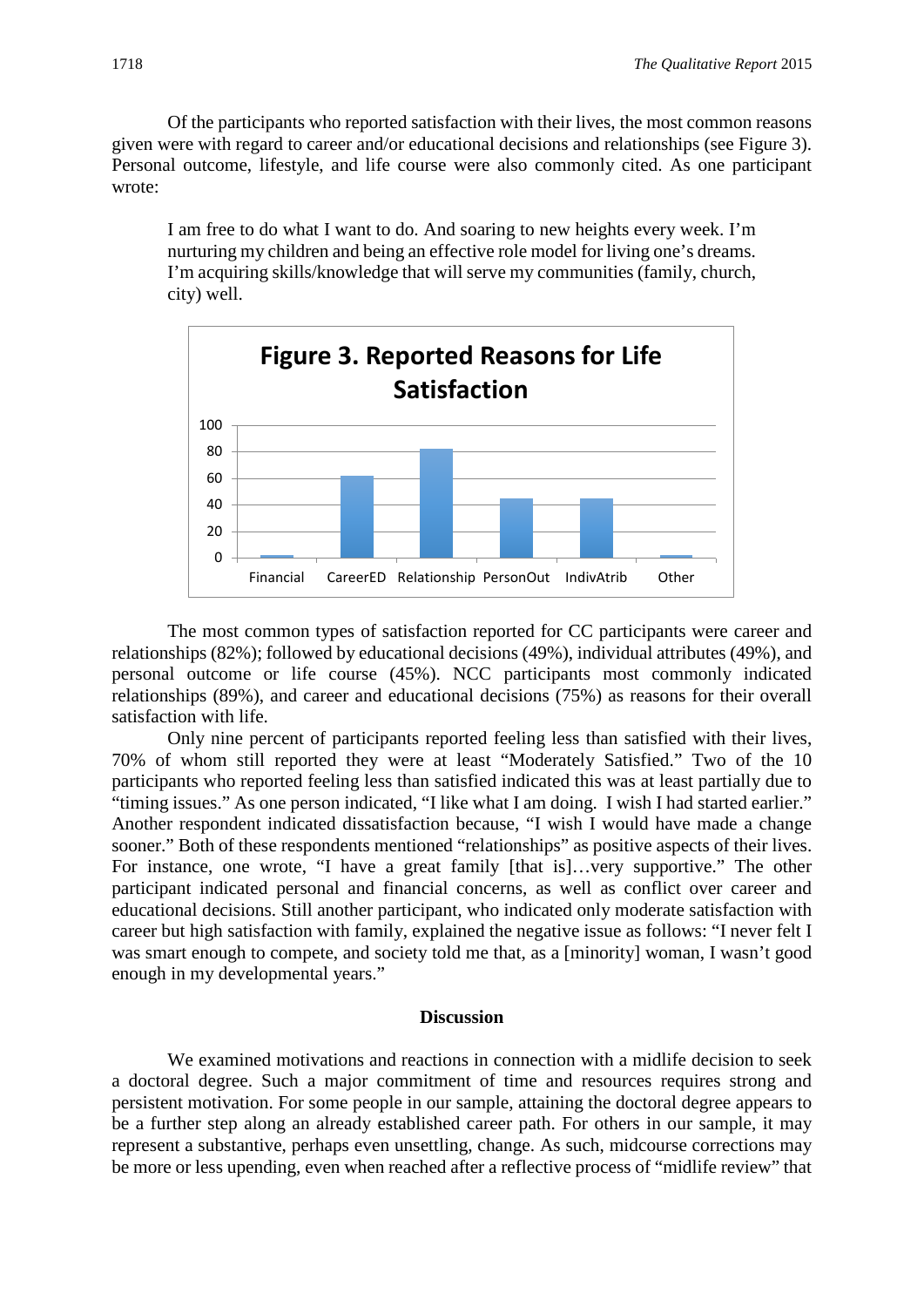has transitioned the individual toward a potentially positive future life goal and away from experiences that may have been regretable or disappointing (Babineau & Packard, 2006; Markus & Nurius, 1986). Such dramatic midcourse corrections can involve taking on new roles and, perhaps, fulfilling a vision of a "possible self" that has been nurtured for many years, in some cases since early childhood.

Despite the high rate of regret, surprise, and even disclosure of multiple losses and trauma, a very high degree of life satisfaction (91%) and satisfaction with graduate education (79%) was reported in this sample for both women and men, apparently due, in large part, to seeking advanced education and as a manifestation of resiliency that allowed for actualizing a healthy midcourse correction. As one participant wrote, "I am doing the kind of work that requires growth and development, at a level I never envisioned."Another participant stated,

Life brings many opportunities to choose from and disappointments or losses we have to deal with...I just take each moment as it comes and try to find things to appreciate and learn in each experience [and] trust(ing) the process.

Pursuit of graduate studies at an atypical age likely involves actualizing a desired possible self. King and Hicks (2007) assert that one's ability to construct a new future (or possible self) may represent the degree to which an individual has fully recognized regrets or disappointments and mourned related losses. As the findings of this study and previous midcourse corrections studies (e.g., Lewchanin & Zubrod, 2011; Stewart & Vandewater, 1999) suggest, an individual who considers "possible selves" may thereby be able to move forward in attaining what s/he desires for the future, in turn, contributing to an increased sense of confidence and life satisfaction. By engaging in the midcourse correction of graduate studies at a nontraditional life stage, the majority of participants in this sample report improved life satisfaction, even in the face of new challenges involved with changing life course and, thus, proactively addressing past regrets and/or lost possible selves.

Our research team was most impressed with the resiliency of participants in this study, and we posit that this personality trait is likely essential for those who choose to pursue advanced education at a nontraditional age. When actualization is possible, such a nontraditional pursuit appears to contribute to life satisfaction and facilitate resolution of midlife regret. As demonstrated in the words of this sample of 116 nontraditional graduate students, their life satisfaction increased considerably upon achieving or even anticipating the doctoral degree. This seemed to offer the opportunity to reintegrate previously lost possible selves and to further the progression toward self-actualization. For some, this process even involved feeling surprised by their abilities to surpass previously held beliefs about life course limitations and obtaining life goals believed to be unattainable.

#### **Limitations**

While our findings were quite consistent within our group of participants for CC and NCC, as well as for men and women, we note that the overall response rate to our questionnaire was only about 21%. The true response rate may have been somewhat higher, given outdated addresses whereby prospective participants were essentially unreachable. Clearly there may also have been a self-selection factor operative in terms of those who responded to our questionnaire. The unequal number of males and females in our sample, while typical of university populations in these fields, was nonetheless comprised of many more women than men. We also note that all respondents were from a single university which, while geographically distributed and catering to mid-career students in particular, may not be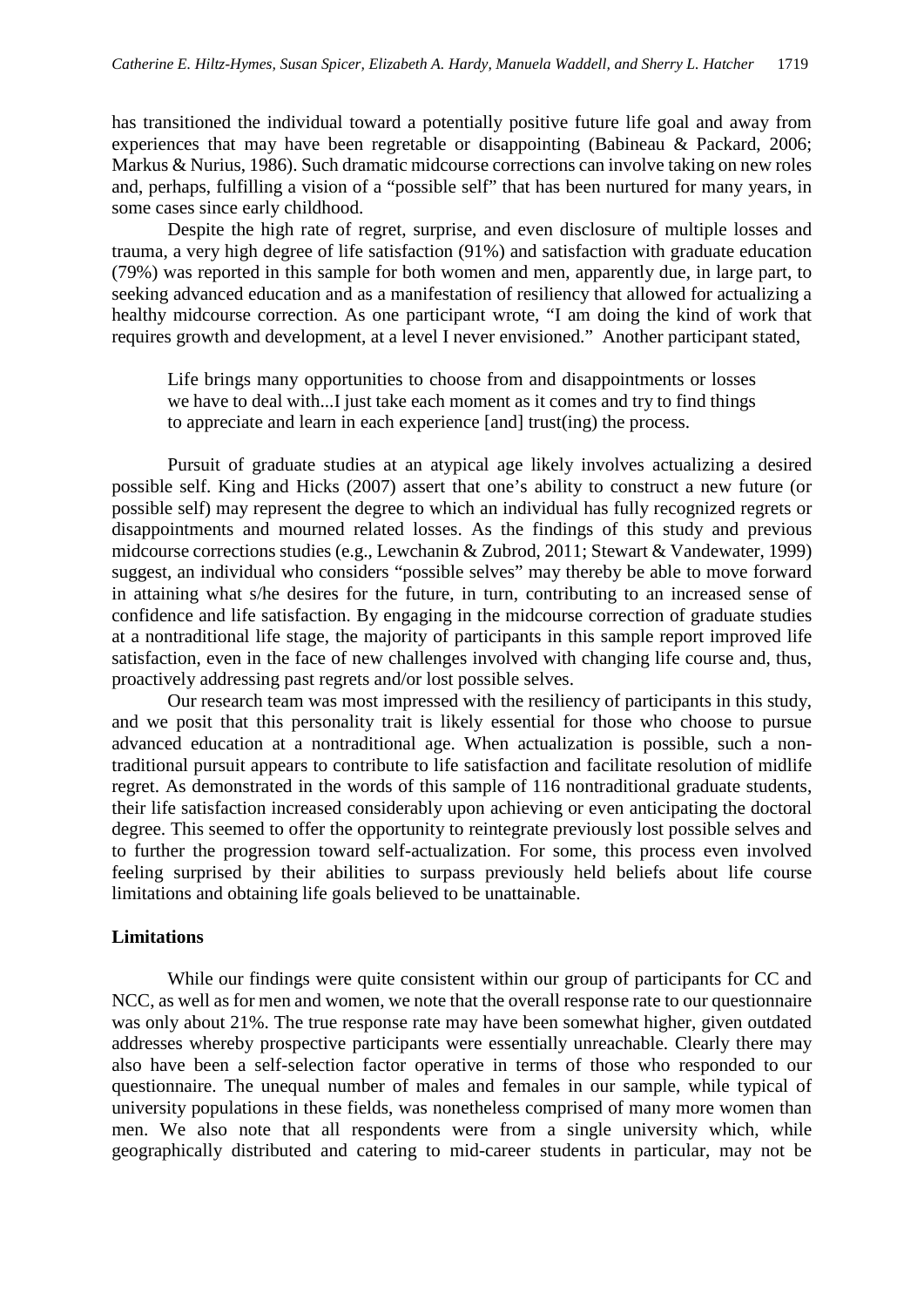representative of other educational institutions that welcome midlife doctoral students or those comprised of traditional age students.

#### **Future Research**

Future research might benefit from an even larger group of participants and also by incorporating a control group, (i.e., universities that cater primarily to students of traditional graduate school ages). Thus, by further examining the nuances of midcourse corrections, additional understandings may be gained about how regret and unrealized possible selves may shape a life course for nontraditional as well as traditional aged students. Finally, autobiographical material from other than admissions materials might better avoid the possibility of response bias. These limitations aside, our findings were quite consistent within our sample group and sufficiently intriguing to invite future research along these lines.

While the participants in our study generally reported experiencing considerable turmoil in midlife, our findings bear the very good news of overall outcome satisfaction, both in relation to graduate school and life as a whole. These findings could be helpful for current and future non-traditional doctoral students in considering their midlife review and understanding the potential value of a midcourse correction including advanced education. From our findings, we expect that if such midcourse corrections are disregarded, it can result in substantial regret, lost opportunities, and even decreased well-being and life satisfaction. We note there may also be usefulness in our results for facilitating retention and recruitment in graduate programs that are willing to serve the non-traditional student. Further research in this area could involve better understandings of ways to help individuals, even at earlier stages of adulthood, to identify and pursue their ideal education and career goals.

#### **References**

- Beach, L. R. (2010). *The psychology of narrative thought: How the stories we tell ourselves shape our lives*. Bloomington, IN: Xlibris, Corp.
- Coleman, P. (1974). Measuring reminiscence characteristics from conversation as adaptive features of old age. *Journal of Aging and Human Development, 5,* 281-294.
- Cross, S., & Markus, H. (1991). Possible selves across the life span. *Human Development, 34,*  230-255.
- DeGenova, M. (1992). If you had your life to live over again: What would you do differently? *International Journal of Aging and Human Development, 34*(2), 135-143.
- Erikson, E., Erikson, J., & Kivnick, H. (1986). *Vital involvement in old age*. New York, NY: Norton.
- Frazier, L. D., Newman, F. L., & Jaccard, J. (2007). Psychosocial outcomes in later life: A multivariate model. *Psychology and Aging*, *22*(4), 676-689.
- Gilovich, T., Medvec, V. H., & Kahneman, D. (1998). Varieties of regret: A debate and partial resolution. *Psychological Review*, *105*(3), 602-605.
- Hiltz, C. E., Spicer, S., Hardy, E. A., Waddell, M., & Hatcher, S. (2009, August). *Midlife doctoral students: Regret, surprise, midcourse correction and life satisfaction*. Poster session presented at the annual conference of the American Psychological Association.
- Josselson, R. (2007). *Playing Pygmalion: How people create one another*. Lanham, MD: Rowman & Littlefield Publishing Group, Inc.
- Kenyon, G. M., Clark, P., & deVries, B. (2001). *Narrative gerontology: Theory, research, and practice.* New York, NY: Springer.
- King, L., & Hicks, J. (2007). Whatever happened to "What might have been?" Regrets, happiness, and maturity. *American Psychologist*, *62*(7), 625-636.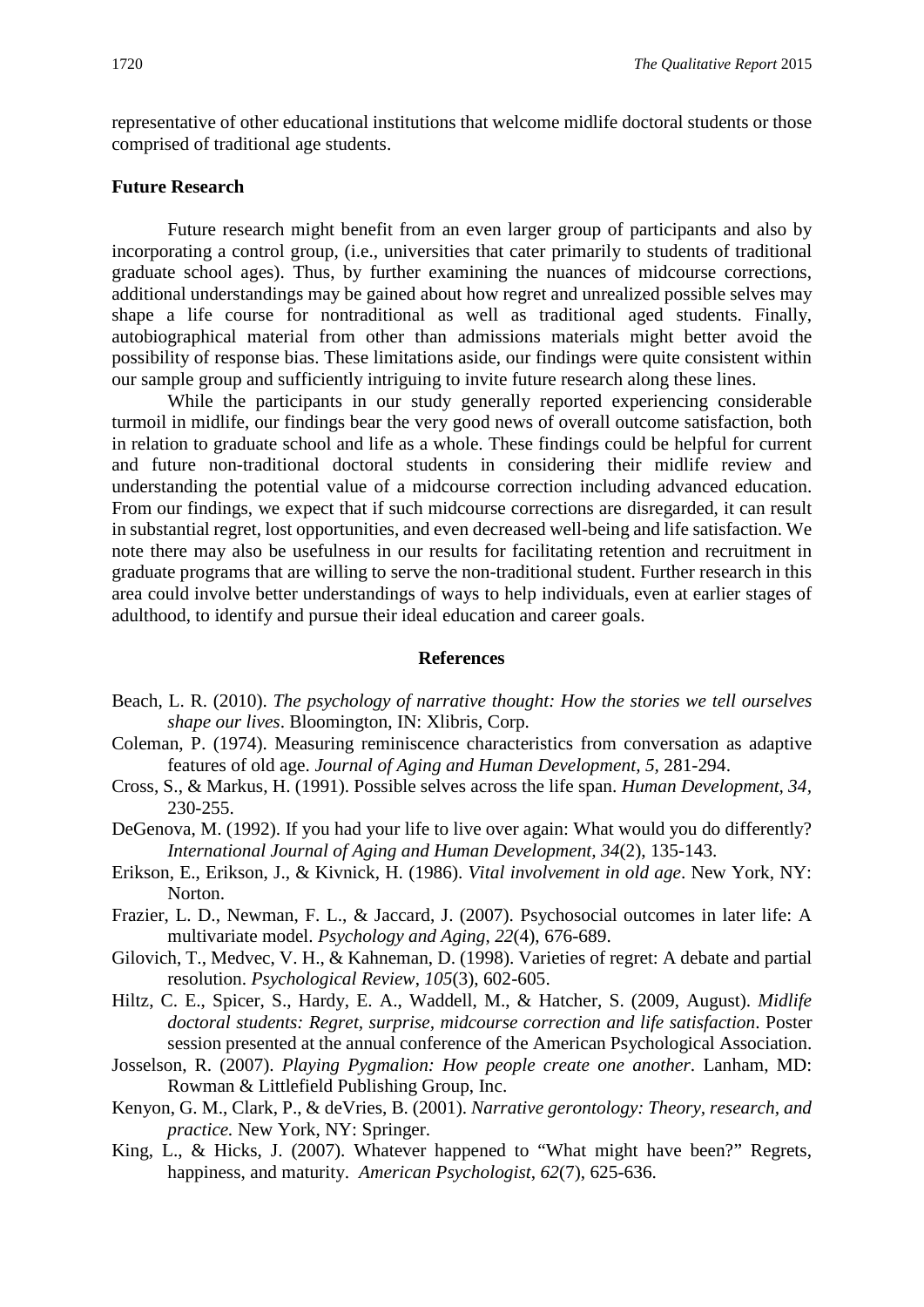Lachman, M. E. (2004). Development in midlife. *Annual Review of Psychology*, 55, 305-331.

- Lachman, M. E., Teshale, S., & Agrigoroaei, S. (2015). Midlife as a pivotal period in the life course: Balancing growth and decline at the crossroads of youth and old age. *International Journal of Behavioral Development*, *39*(1), 20-31.
- Lecci, L., Okun, M., & Karoly, P. (1994). Life regrets and current goals as predictors of psychological adjustment. *Journal of Personality and Social Psychology, 66(4),* 731- 741.
- Levinson, D. (1986). A conception of adult development. *American Psychologist*, *41*(1), 3-13.
- Lewchanin, S., & Zubrod, L. (2001). Choices in life: A clinical tool for facilitating midlife review. *Journal of Adult Development, 8*(3), 193-196.
- Markus, H., & Nurius, P. (1986). Possible selves. *American Psychologist*, *41*(9), 954-969.
- Roese, N., & Summerville, A. (2005). What we regret most…and why. *Personality and Social Psychology Bulletin, 31*(9), 1273-1285.
- Ruvolo, A., & Markus, H. (1992). Possible selves and performance: The power of self relevant imagery. *Social Cognition, 10,* 95-124.
- Ryan, G., & Bernard, H. (2000). Data management and analysis methods. In N. Denzin & Y. Lincoln (Eds.), *Handbook of qualitative research* (2nd ed., pp. 769-802). Thousand Oaks, CA: Sage.
- Schroots, J. J., & Assink, M. H. (2005). Portraits of life: Patterns of events over the lifespan. *Journal of Adult Development*, *12*(4), 183-197.
- Stewart, A., & Ostove, J. (1998). Women's personality in middle age. Gender, history, and midcourse corrections. *American Psychologist*, *53*(11), 1185-1194.
- Stewart, A., & Vandewater, E. (1999). If I had to do over again…: Midlife review, midcourse corrections, and women's well-being in midlife. *Journal of Personality and Social Psychology*, *76*(2), 270-283.
- Torges, C., Stewart, A., & Miner-Rubino, K. (2005). Personality after the prime of life: Men and women coming to terms with regrets, *Journal of Research in Personality, 39*(1), 148-165.
- Torges, C., Stewart, A. & Nolen-Hoeksema, S. (2008). Regret resolution, aging, and adapting to loss. *Psychology and Aging*, *23*(1), 169-180.
- Wethington, E., Kessler, R., & Pixley, J. (2004). Turning points in adulthood. In O. Brim, C. Ryff, & R. Kessler (Eds.), *How healthy are we: A national study of well-being in midlife*  (pp. 586-613). Chicago, IL: University Chicago Press.

#### **Author Note**

Catherine E. Hiltz, Ph.D., is an adjunct faculty and team lead in the college of online and continuing education at Southern New Hampshire University. Correspondence regarding this article can be addressed directly to: Catherine E. Hiltz-Hymes at, [cathiltz@gmail.com.](mailto:cathiltz@gmail.com)

Susan Spicer, Ph.D., is a licensed psychologist at the Psychological Affiliates in Winter Park, Florida. Correspondence regarding this article can also be addressed directly to: Susan Spicer at, [susie.spicer@gmail.com.](mailto:susie.spicer@gmail.com)

Elizabeth A. Hardy is a clinical assistant professor in the department of psychiatry at Wright State University Boonshoft School of Medicine in Dayton, Ohio. Correspondence regarding this article can also be addressed directly to: Elizabeth A. Hardy at, [eahardy@earthlink.net.](mailto:eahardy@earthlink.net)

Manuela Waddell, M.A., is a clinical psychology doctoral student in the psychology program at Fielding Graduate University in Santa Barbara, California. Correspondence regarding this article can also be addressed directly to: Manuela Waddell at, [mwaddell@email.fielding.edu.](mailto:mwaddell@email.fielding.edu)